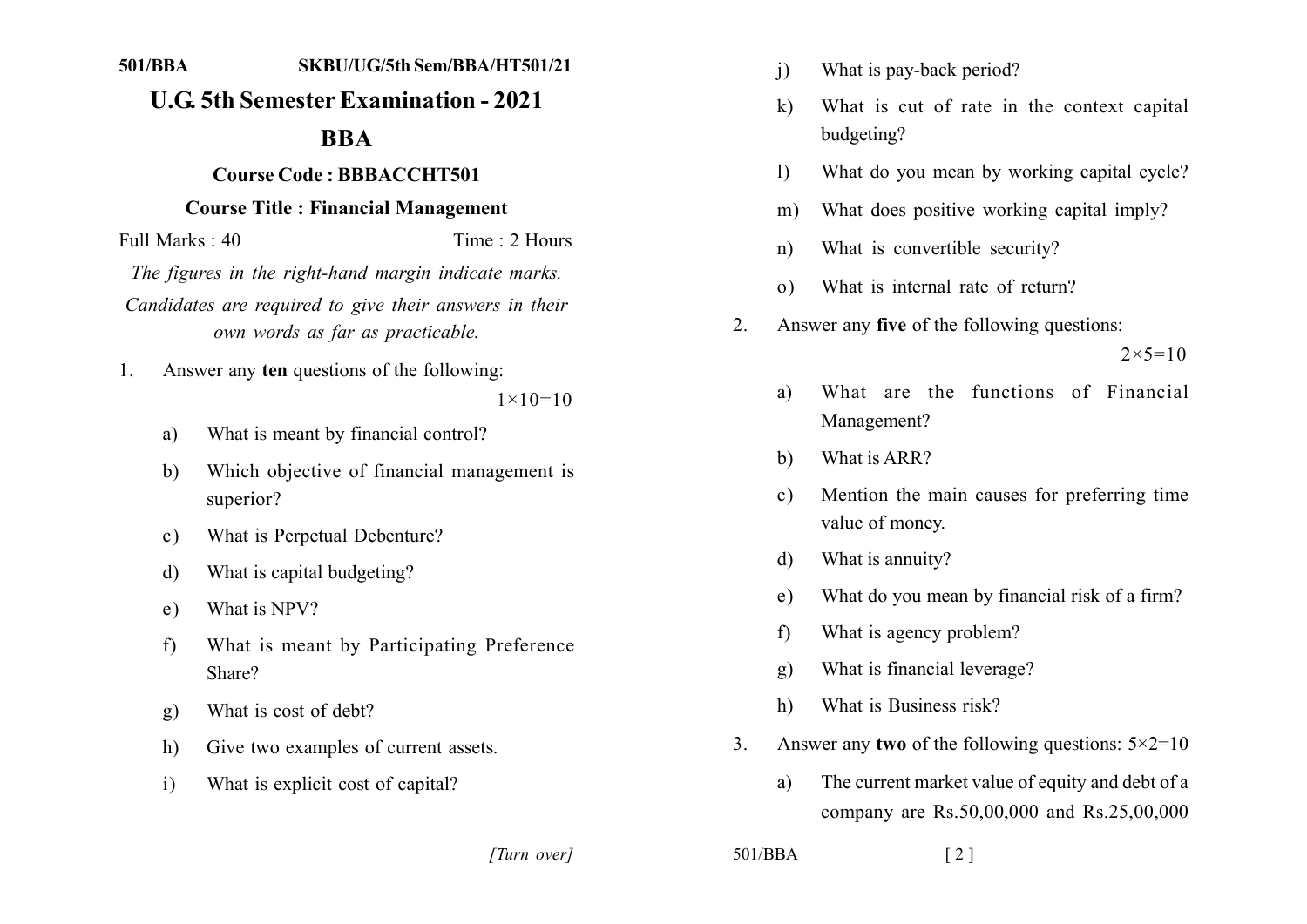respectively. The interest rate is 9% and cost of equity is  $18\%$ . The tax rate is  $40\%$ .

Determine weighted average cost of capital  $(WACC)$ .

- What is the rationale behind the use of weighted  $b)$ average cost of capital over specific cost of capital in evaluating a project?
- Mr. Dasgupta has been given an  $\mathbf{c}$ )  $\mathbf{i}$ opportunity to receive Rs.6000 in one year from now. He knows that he can earn 6% interest on his investment. What will be present value?
	- Mr. Dasgupta deposit Rs.2000 today in  $\overline{11}$ bank for which he gets 10% interest compounded annually. How much his deposit will grow after 10 years?

 $2\frac{1}{2}+2\frac{1}{2}=5$ 

 $\overline{4}$ Answer any one of the following questions:  $10\times1=10$ 

 $\lceil 3 \rceil$ 

A company is considering an investment a) proposal to install a new milling machine. The project cost will be Rs.50,000. The facillity has a life expectancy of five years and no salvage value. The company tax rate is 55% and no investment tax credit is allowed. The firm usage straight line depreciation and cost of capital is 10%. Estimate cash flow before tax (EBDIT) from the proposed investment proposals are as follows:

2 Year:  $\overline{1}$ 3  $\overline{4}$ 5

- EBDIT: 10000 11000 14000 15000 25000 Compute ARR, Cash Flow, Payback Period, NPV, Profitability Index.
- You are a management accountant of a newly  $h$ formed manufacturing company. You are asked to prepare a Working capital requirement of a level of activity of 5200 units of output per year:

| <b>Elements</b> | Amount per year |
|-----------------|-----------------|
| Raw material    | Rs.8            |
| Direct labour   | Rs.2            |
| Overhead        | Rs.6            |
| Profit          | Rs.4            |
|                 |                 |

Additional Information

- Raw materials in stock on an average 1  $\mathbf{i}$ month
- Raw materials in process on an average  $\overline{11}$  $\frac{1}{2}$  month

 $501/BBA$